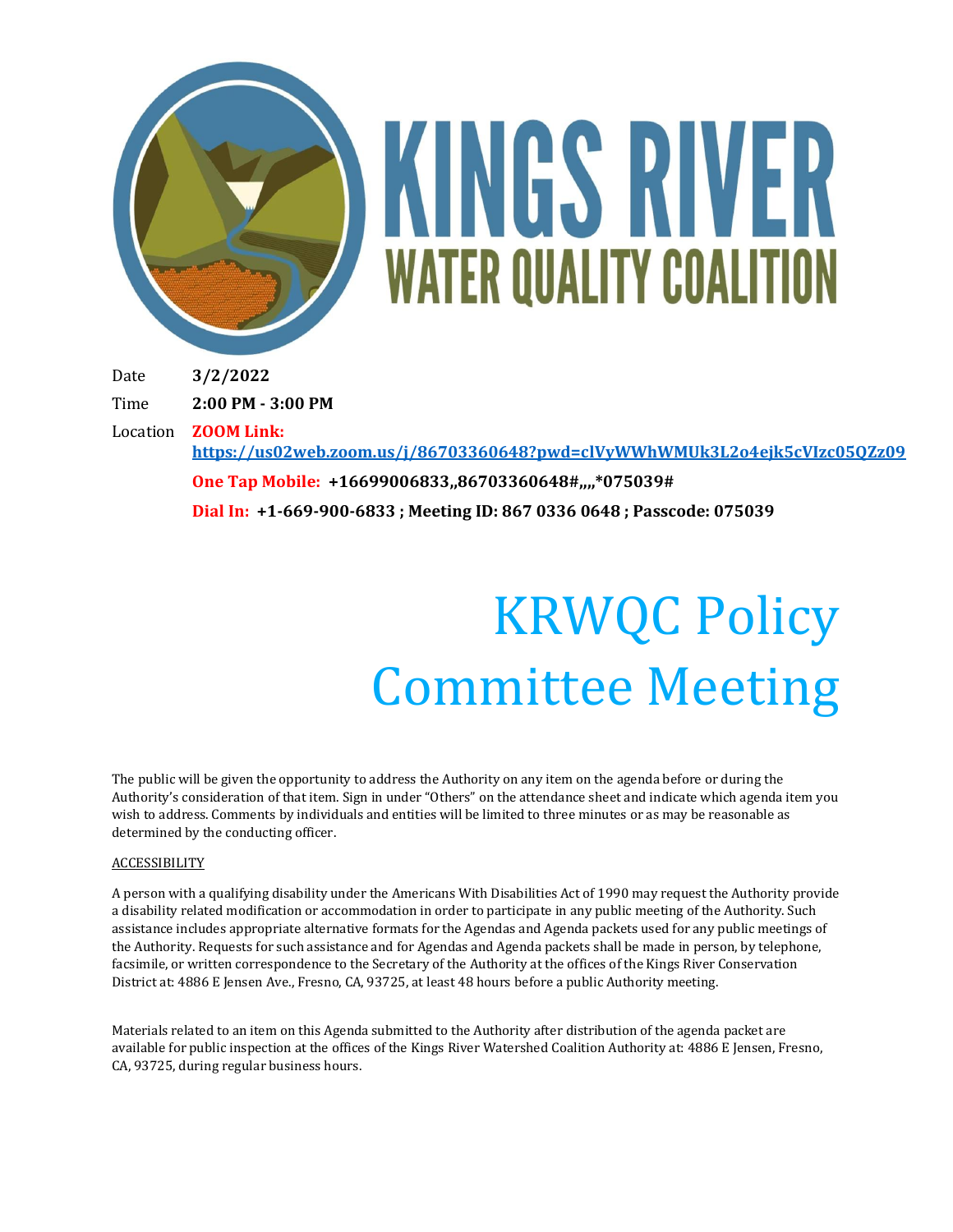### **Agenda - 2 March 2022**

| $\mathbf{1}$ | <b>CONVENE</b>                                                                                                                                                                                                                                                                                                                                                                                                                                                                                                   |
|--------------|------------------------------------------------------------------------------------------------------------------------------------------------------------------------------------------------------------------------------------------------------------------------------------------------------------------------------------------------------------------------------------------------------------------------------------------------------------------------------------------------------------------|
|              | The meeting will be called to order and a quorum established.                                                                                                                                                                                                                                                                                                                                                                                                                                                    |
| $\mathbf{2}$ | <b>Additions to or Deletions from the Agenda</b>                                                                                                                                                                                                                                                                                                                                                                                                                                                                 |
|              | Matters may be added to the agenda only as permitted by the Brown Act. Matters<br>may be deleted from the agenda for any reason.                                                                                                                                                                                                                                                                                                                                                                                 |
| 3            | <b>Public Presentation</b>                                                                                                                                                                                                                                                                                                                                                                                                                                                                                       |
|              | Presentations by the Public on matters under the jurisdiction of the Committee,<br>whether on the agenda or not, limited to a timeframe set by the Committee Chair.                                                                                                                                                                                                                                                                                                                                              |
| 4            | <b>Amendment of January 19, 2022 Minutes</b>                                                                                                                                                                                                                                                                                                                                                                                                                                                                     |
|              | The Committee will be asked to amend the January 19, 2022 minutes to reflect the<br>correct year in the minutes approved at that meeting (changing 2021 to 2022 on<br>Item $4$ ).                                                                                                                                                                                                                                                                                                                                |
| 5            | <b>Approval of Minutes</b>                                                                                                                                                                                                                                                                                                                                                                                                                                                                                       |
|              | The Committee will consider approving the February 2, 2022 Policy Committee<br>Meeting minutes.                                                                                                                                                                                                                                                                                                                                                                                                                  |
| 6            | <b>Staff Updates</b>                                                                                                                                                                                                                                                                                                                                                                                                                                                                                             |
|              | General Updates of Relevance to Policy Committee, including but not<br>1.<br>limited to membership matters and regulatory matters,<br>The Committee will be given information on and related to, and may take<br>2.<br>action regarding, documents and positions related to participation in the<br>Kings Water Alliance - a Management Zone for Nitrate Compliance under<br>the CV-SALTS Nitrate Control Program. Other matters related to<br>Management Zones generally may be discussed and acted on as well. |
| 7            | <b>Discussion and Action Regarding Coalition Lobbyists</b>                                                                                                                                                                                                                                                                                                                                                                                                                                                       |